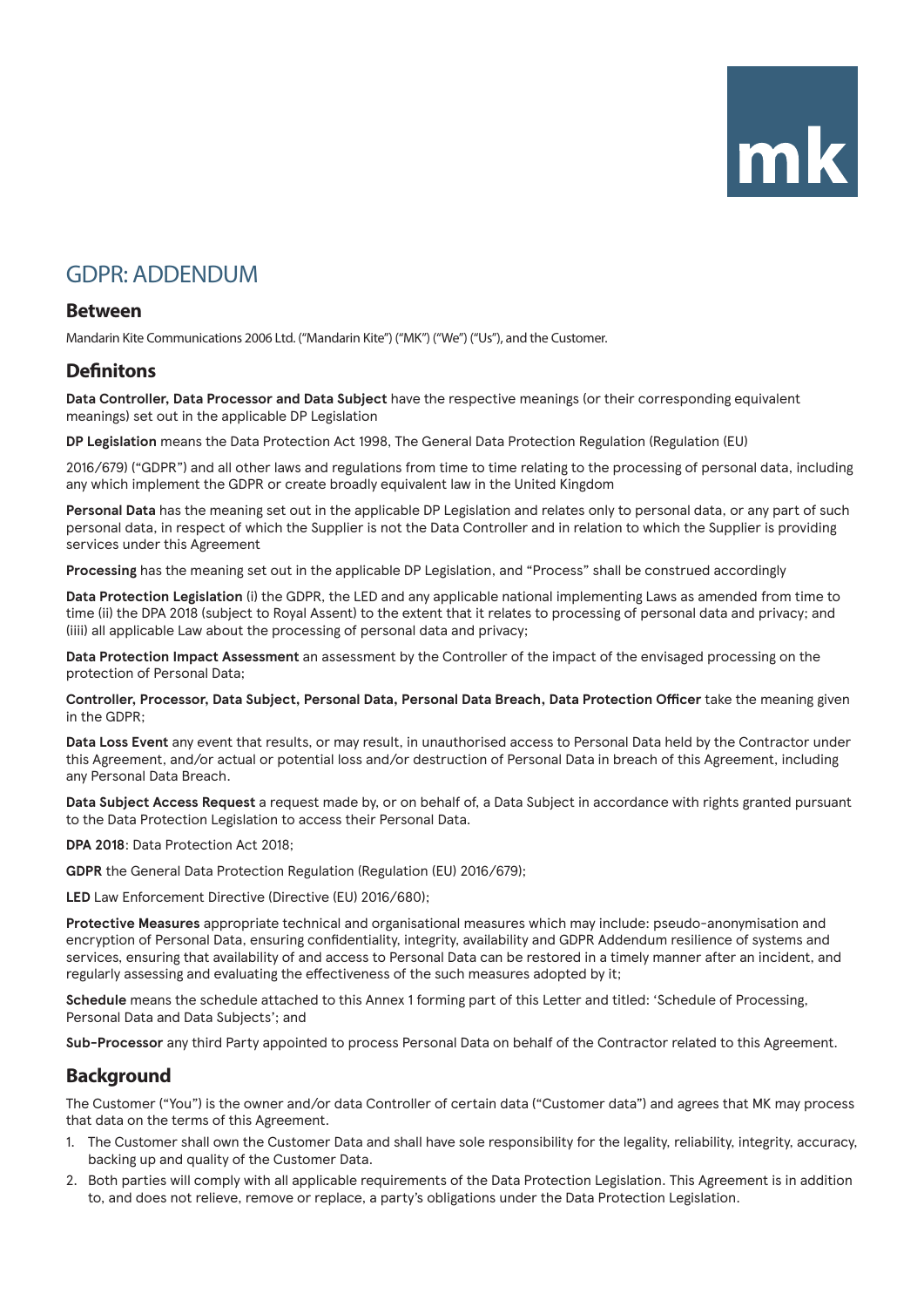- 3. The parties acknowledge that for the purposes of the Data Protection Legislation, the Customer is the Data Controller and MK is the Data Processor of the Customer Data. The Schedule sets out the scope, nature and purpose of processing by us, the duration of the processing and the types of personal data and categories of Data Subject.
- 4. Without prejudice to the generality of clause 2, the Customer will ensure that it has all necessary appropriate consents and notices in place to enable lawful transfer of the Personal Data to Us for the duration and purposes of this Contract and has entered into appropriate data sharing agreements and the Customer shall, whenever requested by Us provide copies of all agreements and consents to Us such that We can satisfy ourselves as to these consents (provided always that it shall be the Customer's sole responsibility to ensure that it has all necessary consents).
- 5. Without prejudice to the generality of clause 2, We shall, in relation to any Personal Data processed in connection with the performance by MK of its obligations under this Agreement:
	- 5.1 process that Personal Data only on the written instructions of the Customer and any Data Controller in relation to the Personal Data unless We are required by the laws of the United Kingdom, any member of the European Union or by the laws of the European Union applicable to us to process Personal Data. Where We are relying on laws of the United Kingdom, a member of the European Union or European Union law as the basis for processing Personal Data, We shall promptly notify the Customer of this before performing the processing required by the Applicable Laws unless those Applicable Laws prohibit Us from so notifying the customer;
		- 5.1.1 MK will inform the Controller if it believes any instruction to hand information to the Data Controller breaches the GDPR or any other law
	- 5.2 ensure that it has in place appropriate technical and organisational measures, reviewed by the Customer if the Customer elects, to protect against unauthorised or unlawful processing of Personal Data and against accidental loss or destruction of, or damage to, Personal Data, appropriate to the harm that might result from the unauthorised or unlawful processing or accidental loss, destruction or damage and the nature of the data to be protected, having regard to the state of technological development and the cost of implementing any measures (those measures may include, where appropriate, pseudonymising and encrypting Personal Data, ensuring confidentiality, integrity, availability and resilience of its systems and services, ensuring that availability of and access to Personal Data can be restored in a timely manner after an incident, and regularly assessing and evaluating the effectiveness of the technical and organisational measures adopted by it);
	- 5.3 ensure that all personnel who have access to and/or process Personal Data are obliged to keep the Personal Data confidential; and
	- 5.4 assist the Customer and any Data Controller of the Personal Data, at the Customer's cost, in responding to any request from a Data Subject and in ensuring compliance with its obligations under the Data Protection Legislation with respect to security, breach notifications, impact assessments and consultations with supervisory authorities or regulators; such assistance may include:
		- 5.4.1 a systematic description of the envisaged processing operations and the purpose of the processing;
		- 5.4.2 an assessment of the necessity and proportionality of the processing operations in relation to the Services;
		- 5.4.3 an assessment of the risks to the rights and freedoms of Data Subjects; and
		- 5.4.4 the measures envisaged to address the risks, including safeguards, security measures and mechanisms to ensure the protection of Personal Data.
	- 5.5 at the written direction of the Customer or the relevant Data Controller, delete or return Personal Data and copies thereof to the Customer or the Data Controller on termination of the Agreement unless required by Applicable Laws to store the Personal Data;
	- 5.6 notify the Customer without undue delay on becoming aware of a Personal Data breach who must then notify the relevant Data Controller;
	- 5.7 maintain complete and accurate records and information to demonstrate its compliance with this Agreement;
	- 5.8 not transfer any Personal Data outside of the European Economic Area unless:
		- 5.8.1 this is at the request of the Customer (for example but not limited to a request for the delivery of Personal Data to a person or a server situated outside the European Economic Area); or
		- 5.8.2 the prior written consent of the Customer has been obtained; or
		- 5.8.3 the transfer is permitted by Chapter 5 of the GDPR or other provisions of Applicable Laws.
		- 5.8.4 assist the Customer in carrying out data protection impact assessments and consulting with relevant supervisory authorities where such assessments and/or consultations are required pursuant to the Data Protection Legislation, provided that the scope of such assistance shall be agreed by the parties in advance.
	- 5.9 The Customer does not consent to MK appointing any third-party Processor of Personal Data under this Agreement.
	- 5.10 Before allowing any sub-Processor to process any Personal Data related to this agreement We shall:
		- 5.10.1 notify the Customer of the intended sub-Processor and details of processing activities;
		- 5.10.2 enter into a written agreement with the sub-Processor to ensure adherence to our terms as detailed in this agreement;
		- 5.10.3 provide the Customer with such information regarding the sub-Processor as the Customer may reasonably require